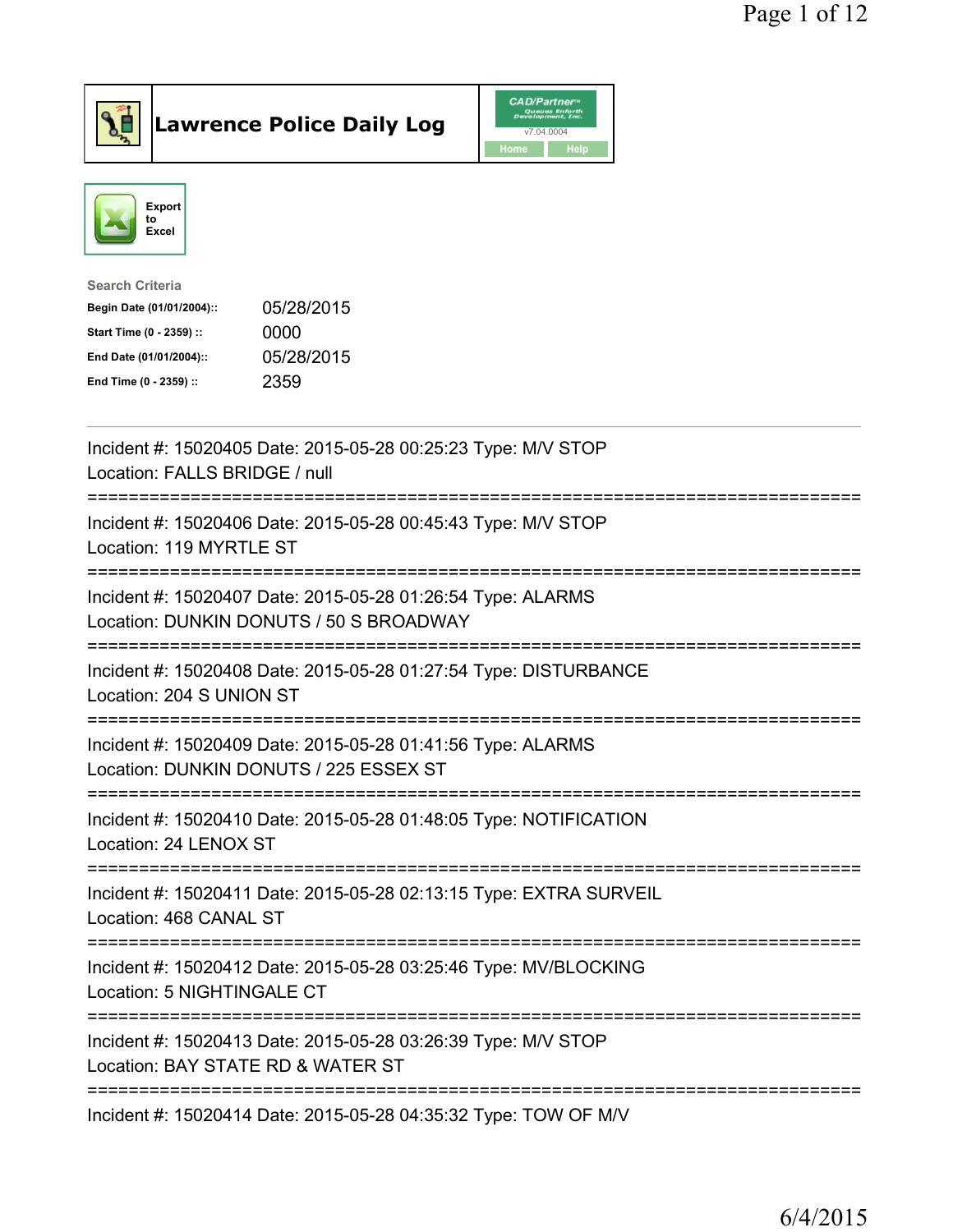Location: 359 MERRIMACK ST

| Incident #: 15020415 Date: 2015-05-28 04:38:33 Type: ALARMS<br>Location: AMERICAN POSTAL AND SHIPPING / 317 S BROADWAY              |
|-------------------------------------------------------------------------------------------------------------------------------------|
| Incident #: 15020416 Date: 2015-05-28 05:28:50 Type: M/V STOP<br>Location: 35 SALEM ST                                              |
| Incident #: 15020417 Date: 2015-05-28 05:59:49 Type: GENERAL SERV<br>Location: 90 LOWELL ST                                         |
| Incident #: 15020418 Date: 2015-05-28 07:01:46 Type: M/V STOP<br>Location: MARKET ST & OSGOOD ST                                    |
| Incident #: 15020419 Date: 2015-05-28 07:03:22 Type: M/V STOP<br>Location: 35 SALEM ST                                              |
| Incident #: 15020420 Date: 2015-05-28 07:19:38 Type: ALARMS<br>Location: FAMILY SERVICES / 430 N CANAL ST                           |
| Incident #: 15020421 Date: 2015-05-28 07:21:41 Type: M/V STOP<br>Location: MERRIMACK ST & PARKER ST                                 |
| Incident #: 15020422 Date: 2015-05-28 07:26:12 Type: UNWANTEDGUEST<br>Location: 50 NEWBURY ST #3                                    |
| =============<br>Incident #: 15020423 Date: 2015-05-28 07:32:48 Type: M/V STOP<br>Location: 430 CANAL ST                            |
| Incident #: 15020424 Date: 2015-05-28 07:56:17 Type: MEDIC SUPPORT<br>Location: 28 WESTCHESTER DR                                   |
| ------------------------------<br>Incident #: 15020425 Date: 2015-05-28 08:10:17 Type: M/V STOP<br>Location: ESSEX ST & LAWRENCE ST |
| Incident #: 15020426 Date: 2015-05-28 08:16:36 Type: INVEST CONT<br>Location: LEONARD SCHOOL / 60 ALLEN ST                          |
| Incident #: 15020427 Date: 2015-05-28 08:20:12 Type: M/V STOP<br>Location: LORING ST & SALEM ST                                     |
| Incident #: 15020428 Date: 2015-05-28 08:37:15 Type: TOW OF M/V<br>Location: 270 CANAL ST                                           |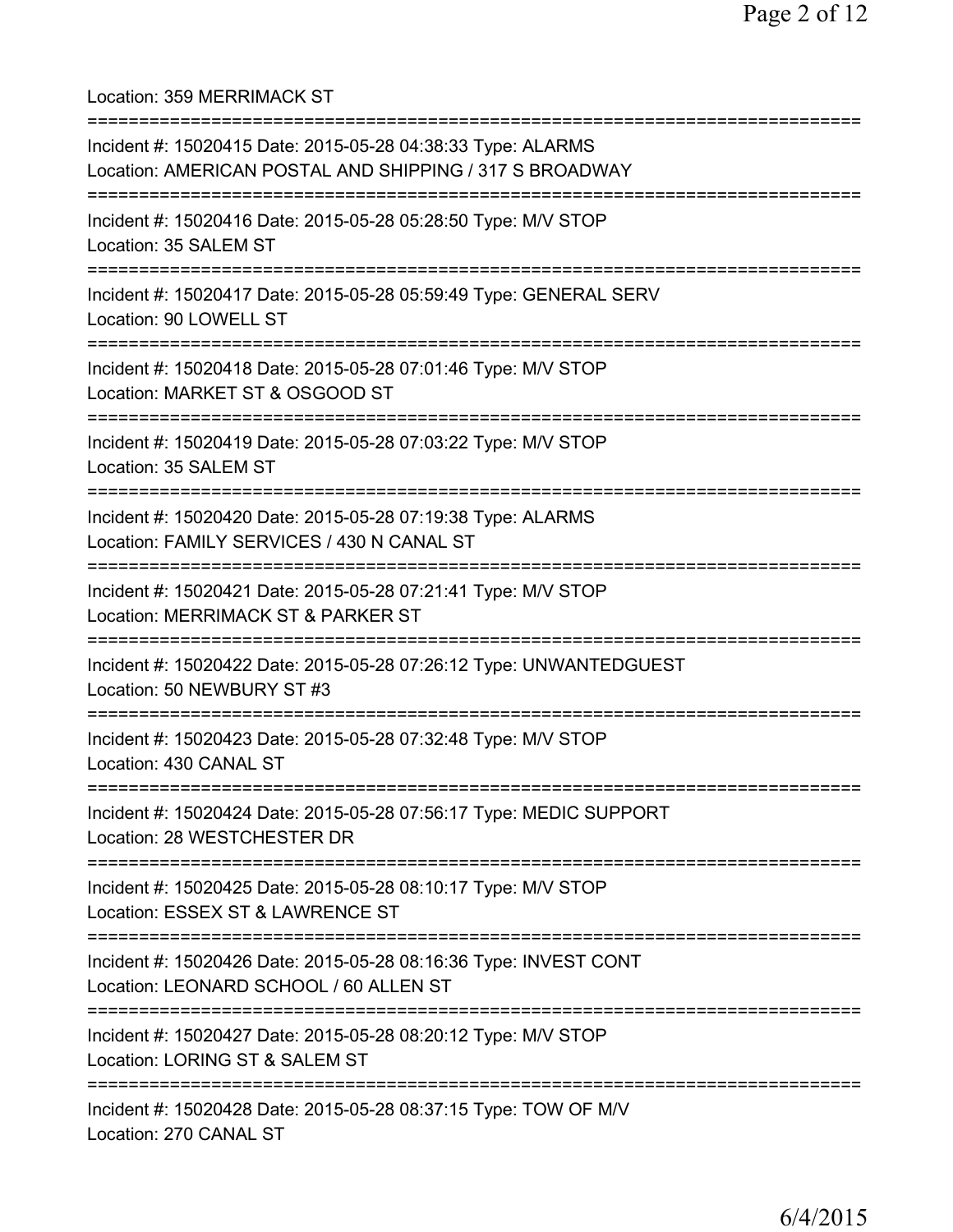| Incident #: 15020429 Date: 2015-05-28 08:46:12 Type: GENERAL SERV<br>Location: 25 BERKELEY ST                                                              |
|------------------------------------------------------------------------------------------------------------------------------------------------------------|
| Incident #: 15020430 Date: 2015-05-28 08:55:09 Type: TRESPASSING<br>Location: 11 RIDGE RD                                                                  |
| Incident #: 15020431 Date: 2015-05-28 08:57:52 Type: HIT & RUN M/V<br>Location: HAFFNERS CAR WASH / 330 S BROADWAY<br>==================================== |
| Incident #: 15020432 Date: 2015-05-28 09:10:14 Type: NEIGHBOR PROB<br>Location: 28 ORCHARD ST FL 1ST                                                       |
| Incident #: 15020433 Date: 2015-05-28 09:11:07 Type: MV/BLOCKING<br><b>Location: HUSE ST</b>                                                               |
| =============<br>Incident #: 15020434 Date: 2015-05-28 09:25:24 Type: INVESTIGATION<br><b>Location: CENTRAL BRIDGE</b>                                     |
| Incident #: 15020435 Date: 2015-05-28 09:34:19 Type: A&B PAST<br>Location: 53 BRADFORD ST #15                                                              |
| Incident #: 15020436 Date: 2015-05-28 09:43:46 Type: MEDIC SUPPORT<br>Location: 11 SUMMER ST                                                               |
| Incident #: 15020437 Date: 2015-05-28 09:53:11 Type: SPECIAL CHECK<br>Location: 205 BROADWAY                                                               |
| Incident #: 15020438 Date: 2015-05-28 09:55:42 Type: KEEP PEACE<br>Location: 73 BOXFORD ST                                                                 |
| Incident #: 15020439 Date: 2015-05-28 10:00:45 Type: 209A/SERVE<br>Location: 405 ANDOVER ST                                                                |
| Incident #: 15020440 Date: 2015-05-28 10:09:34 Type: DRUG VIO<br><b>Location: ALDER ST</b>                                                                 |
| Incident #: 15020441 Date: 2015-05-28 10:09:46 Type: GENERAL SERV<br>Location: LOAN USA / 92 BROADWAY                                                      |
| Incident #: 15020442 Date: 2015-05-28 10:17:54 Type: WARRANT SERVE<br>Location: 383 HAVERHILL ST                                                           |
|                                                                                                                                                            |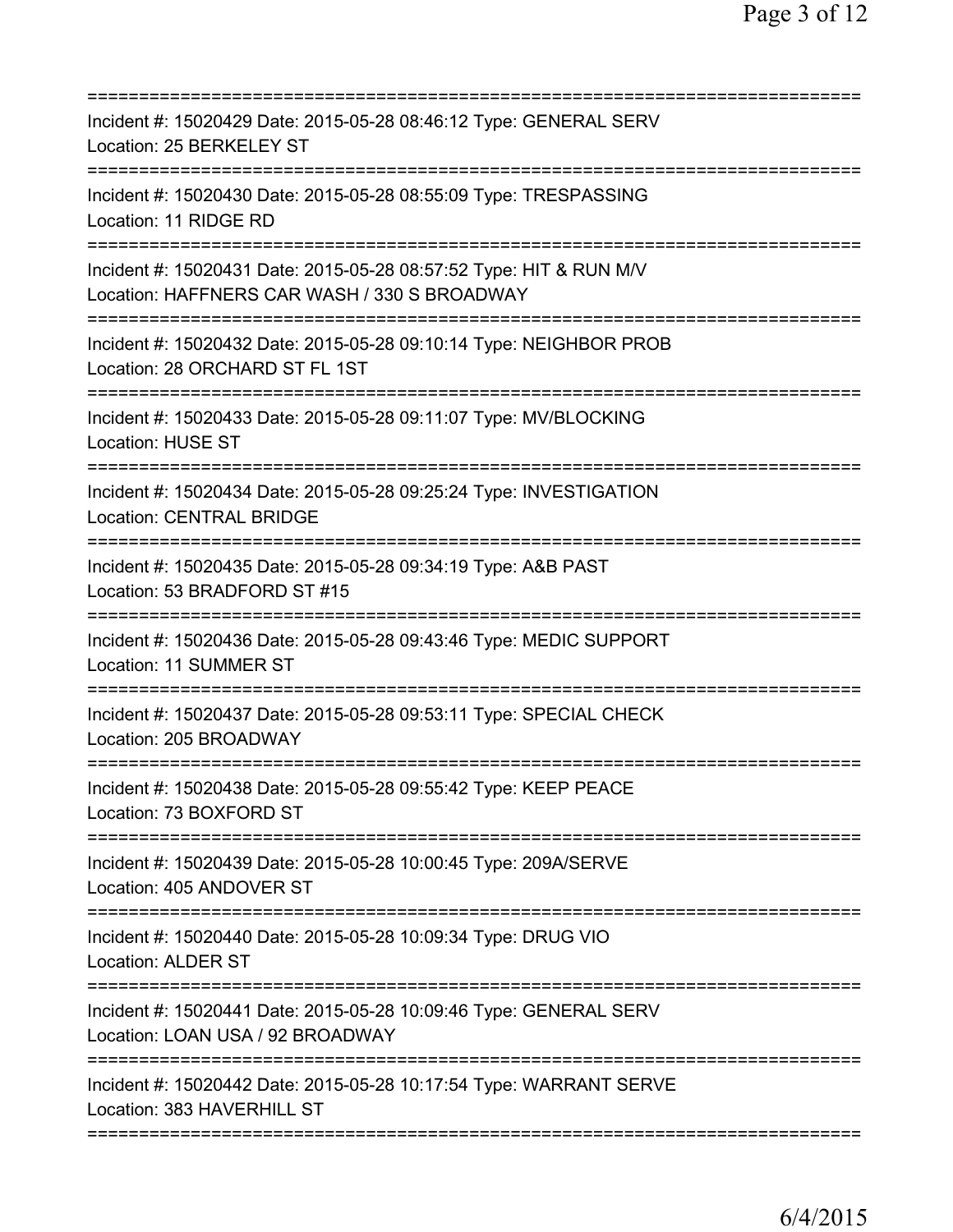| Incident #: 15020443 Date: 2015-05-28 10:19:10 Type: HIT & RUN M/V<br>Location: 330 S BROADWAY                                                       |
|------------------------------------------------------------------------------------------------------------------------------------------------------|
| Incident #: 15020444 Date: 2015-05-28 10:19:44 Type: VIO CITY ORD<br>Location: 83 LYNN ST                                                            |
| Incident #: 15020445 Date: 2015-05-28 10:22:08 Type: MAL DAMAGE<br>Location: 2 MUSEUM SQ                                                             |
| Incident #: 15020447 Date: 2015-05-28 10:23:15 Type: CK WELL BEING<br>Location: 10 STEINER ST                                                        |
| Incident #: 15020446 Date: 2015-05-28 10:24:00 Type: SUICIDE ATTEMPT<br>Location: 400 ANDOVER ST                                                     |
| ====================================<br>Incident #: 15020448 Date: 2015-05-28 10:44:15 Type: INVESTIGATION<br>Location: BRUCE SCHOOL / 135 BUTLER ST |
| Incident #: 15020449 Date: 2015-05-28 10:46:57 Type: CK WELL BEING<br>Location: 257 BROADWAY #8                                                      |
| Incident #: 15020450 Date: 2015-05-28 10:50:27 Type: SPECIAL CHECK<br>Location: 10 FALMOUTH ST                                                       |
| Incident #: 15020451 Date: 2015-05-28 10:53:04 Type: CK WELL BEING<br>Location: JACKSON ST & KENDRICK ST                                             |
| Incident #: 15020452 Date: 2015-05-28 11:13:27 Type: MISSING PERS<br>Location: 233 HAVERHILL ST                                                      |
| Incident #: 15020453 Date: 2015-05-28 11:18:28 Type: INVESTIGATION<br>Location: 500 MERRIMACK ST                                                     |
| Incident #: 15020454 Date: 2015-05-28 11:23:24 Type: ANIMAL COMPL<br>Location: 18 WINTHROP AV FL 1ST                                                 |
| Incident #: 15020455 Date: 2015-05-28 11:31:49 Type: MEDIC SUPPORT<br>Location: 671 ESSEX ST                                                         |
| Incident #: 15020456 Date: 2015-05-28 11:33:12 Type: TRESPASSING<br>Location: 29 BERKELEY ST                                                         |
| Incident #: 15020457 Date: 2015-05-28 11:34:10 Type: UNWANTEDGUEST                                                                                   |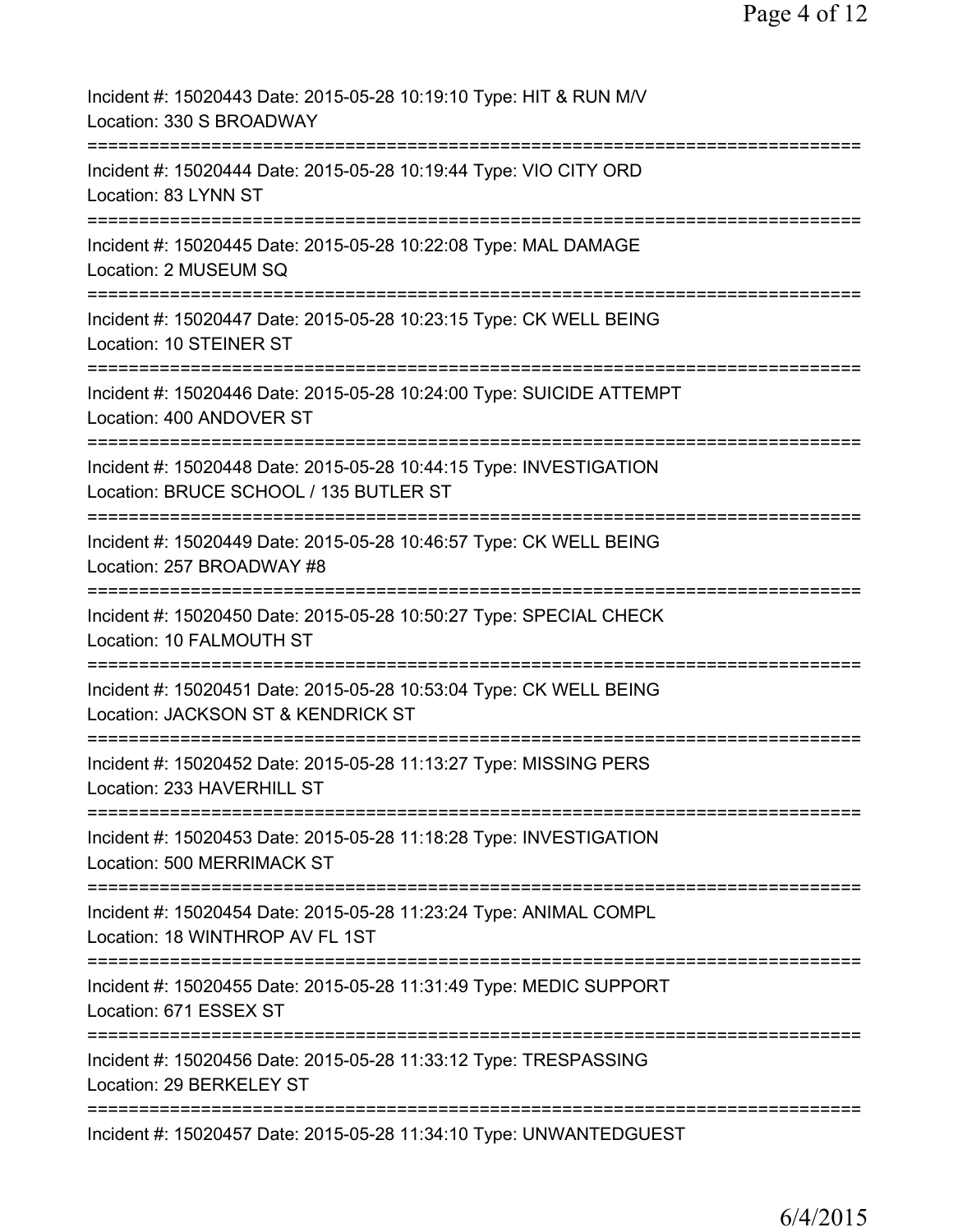Location: HEAVENLY DONUTS / 262 ESSEX ST =========================================================================== Incident #: 15020458 Date: 2015-05-28 11:37:16 Type: ALARM/BURG Location: 77 EXETER ST =========================================================================== Incident #: 15020459 Date: 2015-05-28 11:52:01 Type: MEDIC SUPPORT Location: 67 NEWTON ST =========================================================================== Incident #: 15020460 Date: 2015-05-28 11:54:47 Type: ASSSIT OTHER PD Location: BROOKFIELD ST & GROTON ST =========================================================================== Incident #: 15020461 Date: 2015-05-28 12:14:18 Type: A&B PAST Location: LAWRENCE HIGH SCHOOL / 70 N PARISH RD =========================================================================== Incident #: 15020462 Date: 2015-05-28 12:20:22 Type: MV/BLOCKING Location: ESSEX ST & JACKSON ST =========================================================================== Incident #: 15020463 Date: 2015-05-28 12:23:08 Type: INVESTIGATION Location: 365 HAMPSHIRE ST #3 =========================================================================== Incident #: 15020464 Date: 2015-05-28 12:31:10 Type: 209A/SERVE Location: 10 WEARE ST =========================================================================== Incident #: 15020465 Date: 2015-05-28 12:43:22 Type: 209A/SERVE Location: 126 BEACON AV =========================================================================== Incident #: 15020466 Date: 2015-05-28 12:45:53 Type: SUS PERS/MV Location: 44 MONTGOMERY ST =========================================================================== Incident #: 15020467 Date: 2015-05-28 12:49:17 Type: M/V STOP Location: 41 WEST ST =========================================================================== Incident #: 15020468 Date: 2015-05-28 12:52:40 Type: 209A/SERVE Location: 248 SALEM ST =========================================================================== Incident #: 15020469 Date: 2015-05-28 12:59:34 Type: 209A/SERVE Location: 296 SALEM ST =========================================================================== Incident #: 15020470 Date: 2015-05-28 13:04:19 Type: M/V STOP Location: ESSEX ST & HAMPSHIRE ST =========================================================================== Incident #: 15020473 Date: 2015-05-28 13:52:35 Type: INVESTIGATION Location: 27 MANCHESTER ST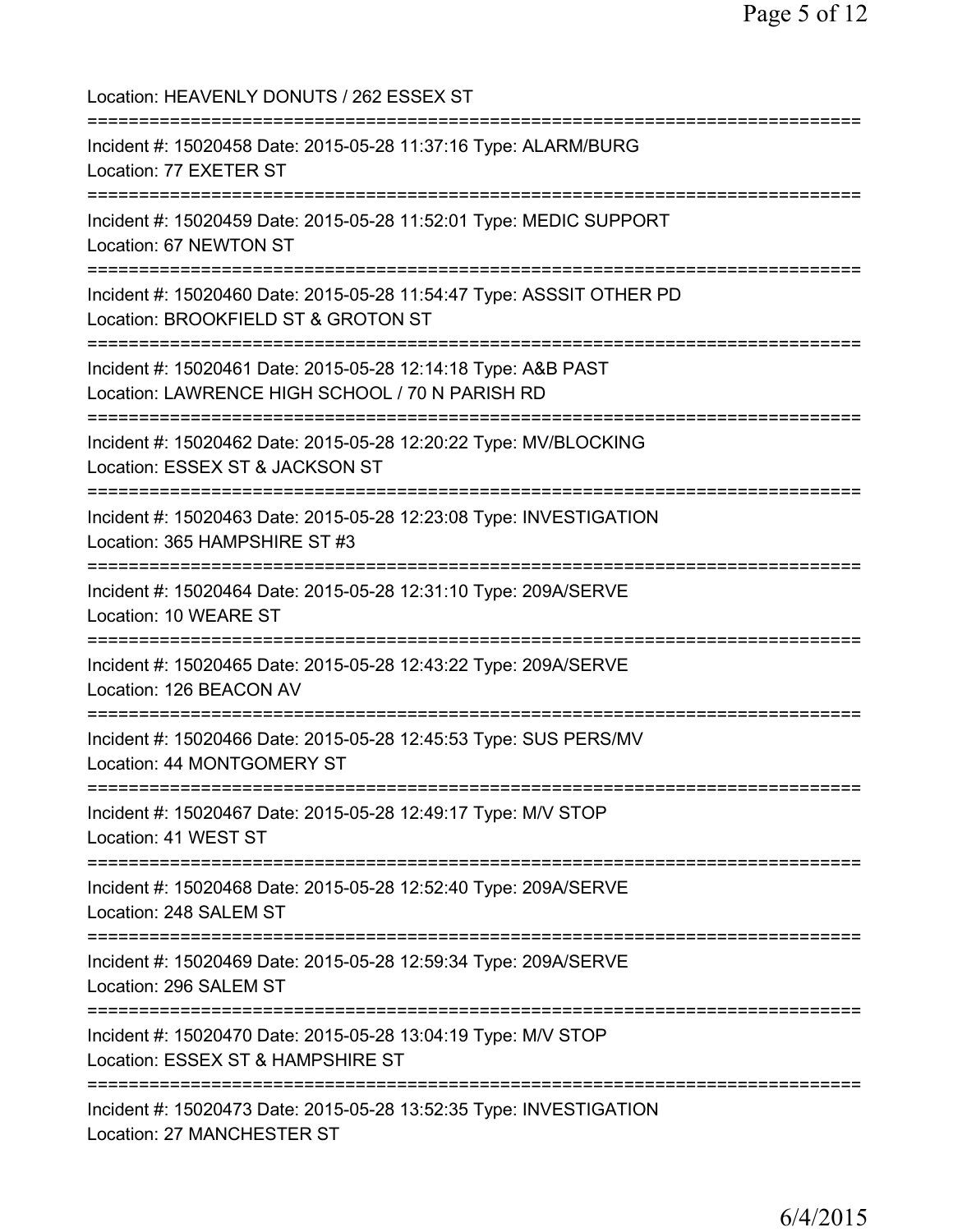| Incident #: 15020471 Date: 2015-05-28 13:55:17 Type: ALARM/BURG<br>Location: 18 ASH ST                             |
|--------------------------------------------------------------------------------------------------------------------|
| Incident #: 15020472 Date: 2015-05-28 14:09:21 Type: THREATS<br>Location: PARTHUM SCHOOL / 255 E HAVERHILL ST      |
| Incident #: 15020474 Date: 2015-05-28 14:17:00 Type: AUTO ACC/NO PI<br>Location: S BROADWAY & SALEM ST             |
| Incident #: 15020476 Date: 2015-05-28 14:21:32 Type: STOL/MV/PAS<br>Location: 309 PARK ST                          |
| Incident #: 15020475 Date: 2015-05-28 14:32:40 Type: AUTO ACC/UNK PI<br>Location: PRONTO PIZZA / 65 S UNION ST     |
| Incident #: 15020477 Date: 2015-05-28 14:48:57 Type: M/V STOP<br>Location: BRUCE ST & PARK ST                      |
| Incident #: 15020478 Date: 2015-05-28 14:49:11 Type: A&B PAST<br>Location: 2 APPLETON ST<br>-------------------    |
| Incident #: 15020479 Date: 2015-05-28 14:52:32 Type: AUTO ACC/NO PI<br>Location: FARNHAM ST & S UNION ST           |
| Incident #: 15020480 Date: 2015-05-28 14:55:32 Type: COURT DOC SERVE<br>Location: 12 METHUEN ST #SUITE 3           |
| Incident #: 15020481 Date: 2015-05-28 14:58:51 Type: MEDIC SUPPORT<br>Location: 88 MAPLE ST                        |
| Incident #: 15020484 Date: 2015-05-28 15:23:49 Type: CIVIL PROB<br>Location: 185 NEWBURY ST                        |
| Incident #: 15020483 Date: 2015-05-28 15:24:43 Type: TRESPASSING<br>Location: LAWRENCE HYDRON PLANT / 9 S BROADWAY |
| Incident #: 15020482 Date: 2015-05-28 15:25:25 Type: AUTO ACC/UNK PI<br>Location: 50 WINTHROP AV                   |
| Incident #: 15020485 Date: 2015-05-28 15:42:13 Type: SHOPLIFTING<br>Location: RITE AID PHARMACY / 365 ESSEX ST     |
|                                                                                                                    |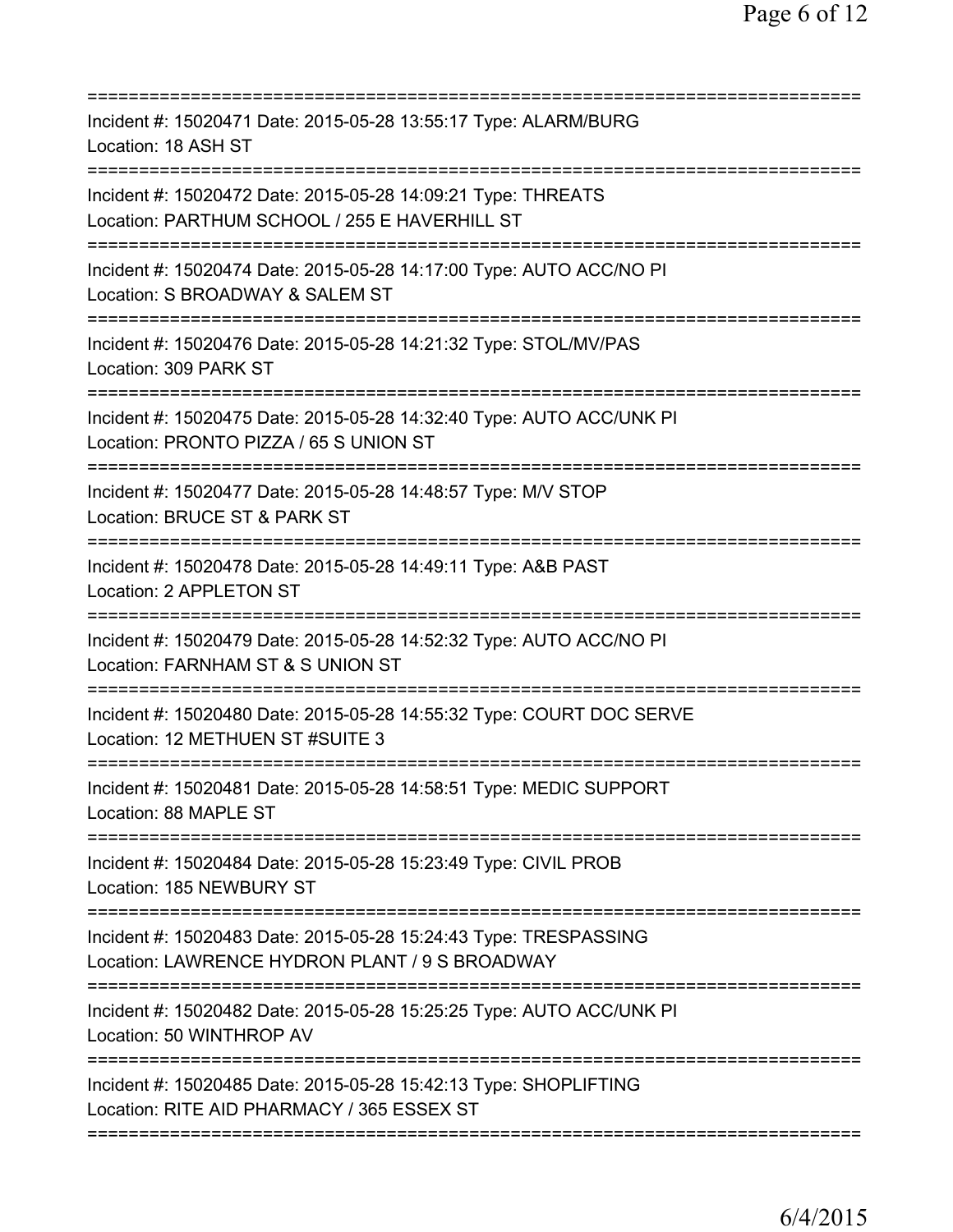| Incident #: 15020486 Date: 2015-05-28 16:09:17 Type: DISTURBANCE<br>Location: 77 WOODLAND ST               |
|------------------------------------------------------------------------------------------------------------|
| Incident #: 15020487 Date: 2015-05-28 16:14:04 Type: INVESTIGATION<br>Location: 379 HOWARD ST              |
| Incident #: 15020489 Date: 2015-05-28 16:31:39 Type: THREATS<br>Location: 2 APPLETON ST                    |
| Incident #: 15020488 Date: 2015-05-28 16:31:49 Type: MV/BLOCKING<br><b>Location: SARGENT AV</b>            |
| Incident #: 15020490 Date: 2015-05-28 16:49:58 Type: RECOV/STOL/MV<br>Location: 14 MECHANIC ST             |
| Incident #: 15020491 Date: 2015-05-28 17:22:22 Type: TRESPASSING<br>Location: 29 BERKELEY ST               |
| Incident #: 15020492 Date: 2015-05-28 17:23:56 Type: UNWANTEDGUEST<br>Location: 628 LOWELL ST FL 2         |
| Incident #: 15020493 Date: 2015-05-28 17:25:45 Type: M/V STOP<br>Location: CENTRAL BRIDGE / 0 MERRIMACK ST |
| Incident #: 15020494 Date: 2015-05-28 17:29:09 Type: LARCENY/PAST<br>Location: 39 TREMONT ST               |
| Incident #: 15020495 Date: 2015-05-28 17:33:54 Type: SUS PERS/MV<br>Location: NESMITH ST & TEXAS AV        |
| Incident #: 15020496 Date: 2015-05-28 17:34:30 Type: LOST PROPERTY<br>Location: ALDER ST & POPLAR ST       |
| Incident #: 15020497 Date: 2015-05-28 17:38:02 Type: THREATS<br>Location: EBLINS / 490 ESSEX ST            |
| Incident #: 15020498 Date: 2015-05-28 17:43:20 Type: M/V STOP<br>Location: BAILEY ST & PARKER ST           |
| Incident #: 15020499 Date: 2015-05-28 17:58:32 Type: PARK & WALK<br>Location: WEST ST                      |
| Incident #: 15020500 Date: 2015-05-28 18:06:39 Type: TRESPASSING                                           |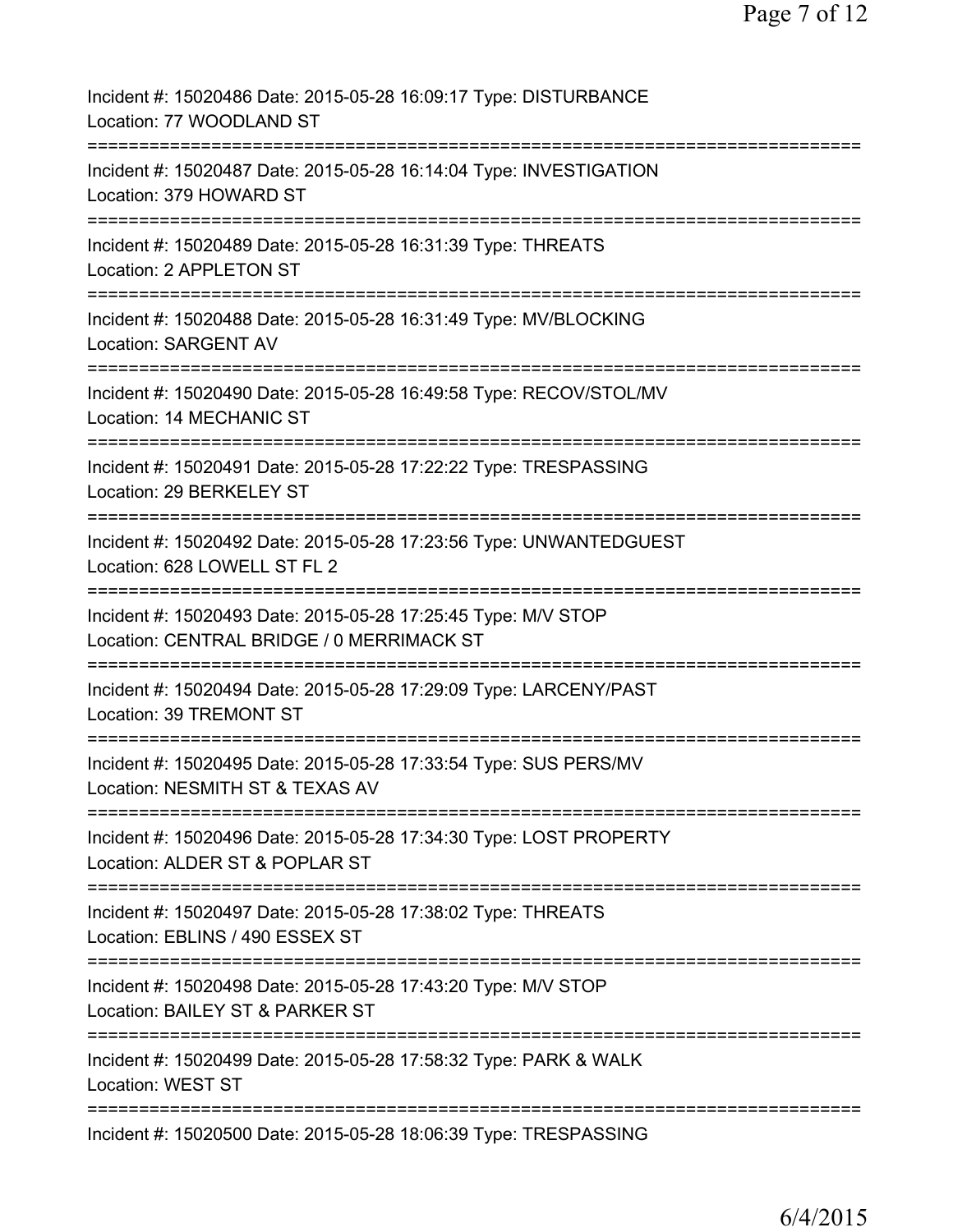Location: 20 LYNN ST =========================================================================== Incident #: 15020501 Date: 2015-05-28 18:20:53 Type: M/V STOP Location: RADIO SHACK / 67 WINTHROP AV =========================================================================== Incident #: 15020502 Date: 2015-05-28 18:22:46 Type: M/V STOP Location: 19 NEWBURY ST =========================================================================== Incident #: 15020503 Date: 2015-05-28 18:35:43 Type: DISTURBANCE Location: 225 LOWELL ST =========================================================================== Incident #: 15020504 Date: 2015-05-28 18:43:25 Type: DOMESTIC/PROG Location: 523 LOWELL ST =========================================================================== Incident #: 15020505 Date: 2015-05-28 18:56:34 Type: M/V STOP Location: S BROADWAY & WEARE ST =========================================================================== Incident #: 15020506 Date: 2015-05-28 18:57:40 Type: M/V STOP Location: ESSEX ST & HAMPSHIRE ST =========================================================================== Incident #: 15020507 Date: 2015-05-28 18:58:48 Type: INVEST CONT Location: 120 HIGH ST =========================================================================== Incident #: 15020508 Date: 2015-05-28 19:04:31 Type: MAL DAMAGE Location: 131 HIGH ST FL 1 =========================================================================== Incident #: 15020509 Date: 2015-05-28 19:18:18 Type: SUS PERS/MV Location: 87 CROSS ST =========================================================================== Incident #: 15020510 Date: 2015-05-28 19:29:33 Type: AUTO ACC/NO PI Location: EVERETT ST & ROWE ST =========================================================================== Incident #: 15020511 Date: 2015-05-28 19:33:15 Type: DRUG VIO Location: PUEBLO MARKET / PARK ST & SPRUCE ST =========================================================================== Incident #: 15020512 Date: 2015-05-28 19:40:50 Type: FIRE Location: 3 CAMDEN ST =========================================================================== Incident #: 15020513 Date: 2015-05-28 20:04:39 Type: DISTURBANCE Location: AMESBURY GARDENS / 206 AMESBURY ST =========================================================================== Incident #: 15020514 Date: 2015-05-28 20:29:25 Type: CK WELL BEING Location: CENTRE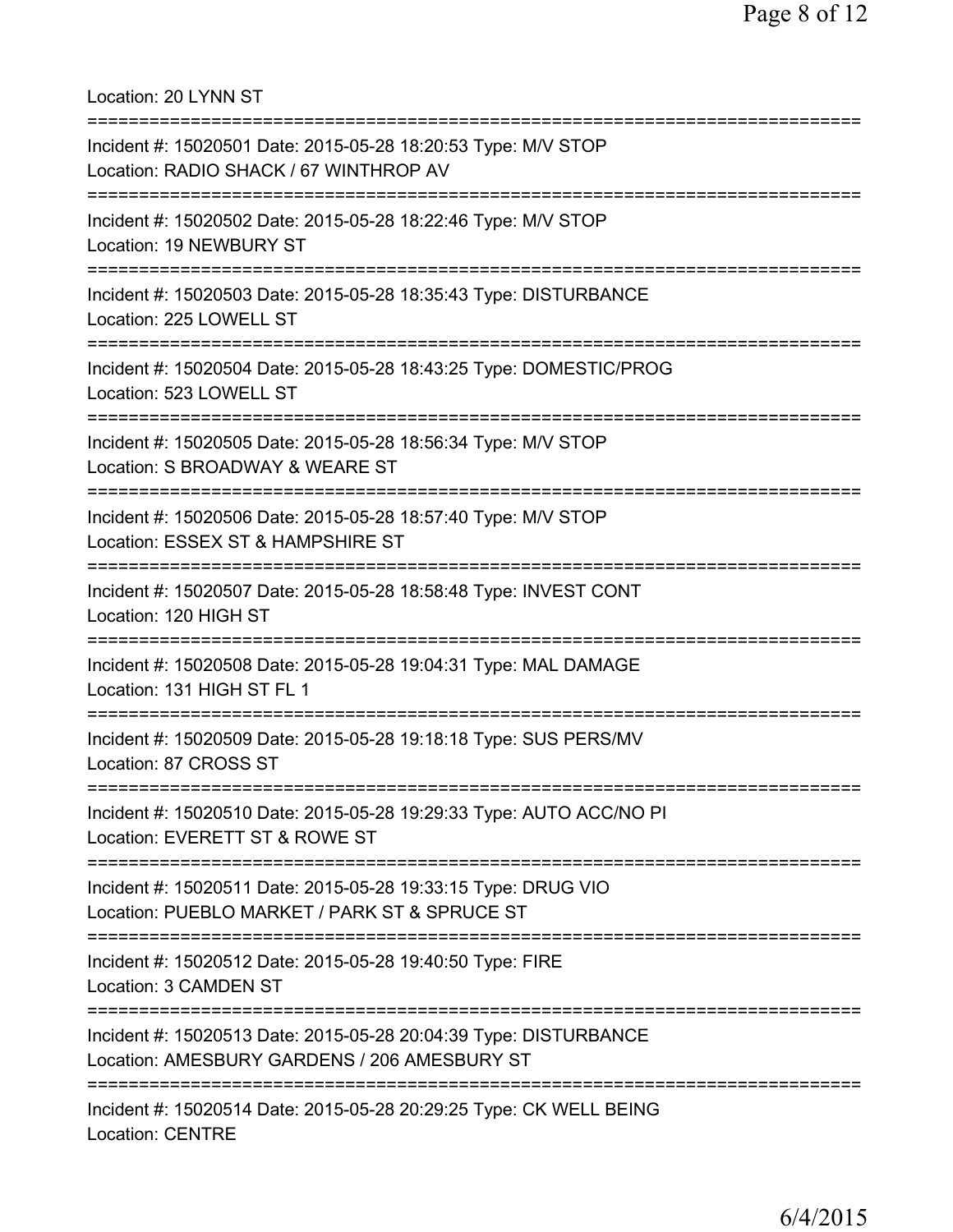| Incident #: 15020515 Date: 2015-05-28 20:40:50 Type: NOISE ORD<br>Location: 438 HAMPSHIRE ST                                                      |
|---------------------------------------------------------------------------------------------------------------------------------------------------|
| Incident #: 15020516 Date: 2015-05-28 20:47:30 Type: DRUG VIO<br>Location: 18 EVERETT ST                                                          |
| Incident #: 15020517 Date: 2015-05-28 20:58:25 Type: ALARM/BURG<br>Location: MCGRATH RESIDENCE / 98 BRADFORD ST<br>============================== |
| Incident #: 15020518 Date: 2015-05-28 21:02:10 Type: DISTURBANCE<br>Location: LEONARD SCHOOL / 60 ALLEN ST                                        |
| Incident #: 15020519 Date: 2015-05-28 21:18:25 Type: KEEP PEACE<br>Location: 12 GROVE ST                                                          |
| Incident #: 15020520 Date: 2015-05-28 21:21:34 Type: DOMESTIC/PROG<br>Location: 10 ROWE ST                                                        |
| Incident #: 15020521 Date: 2015-05-28 21:22:15 Type: MISSING PERS<br>Location: 388 HAMPSHIRE ST                                                   |
| Incident #: 15020522 Date: 2015-05-28 21:28:47 Type: M/V STOP<br>Location: 85 ESSEX ST                                                            |
| Incident #: 15020523 Date: 2015-05-28 21:32:06 Type: M/V STOP<br>Location: 205 BROADWAY                                                           |
| Incident #: 15020524 Date: 2015-05-28 21:38:08 Type: M/V STOP<br>Location: 14 AMESBURY ST                                                         |
| Incident #: 15020525 Date: 2015-05-28 21:39:37 Type: DISTURBANCE<br>Location: 5 EUTAW ST                                                          |
| Incident #: 15020526 Date: 2015-05-28 21:42:15 Type: TRESPASSING<br>Location: 2 YALE ST                                                           |
| Incident #: 15020527 Date: 2015-05-28 21:44:51 Type: TRESPASSING<br>Location: 54-56 PEARL ST                                                      |
| Incident #: 15020528 Date: 2015-05-28 21:45:18 Type: SUS PERS/MV<br>Location: 519 HAVERHILL ST                                                    |
|                                                                                                                                                   |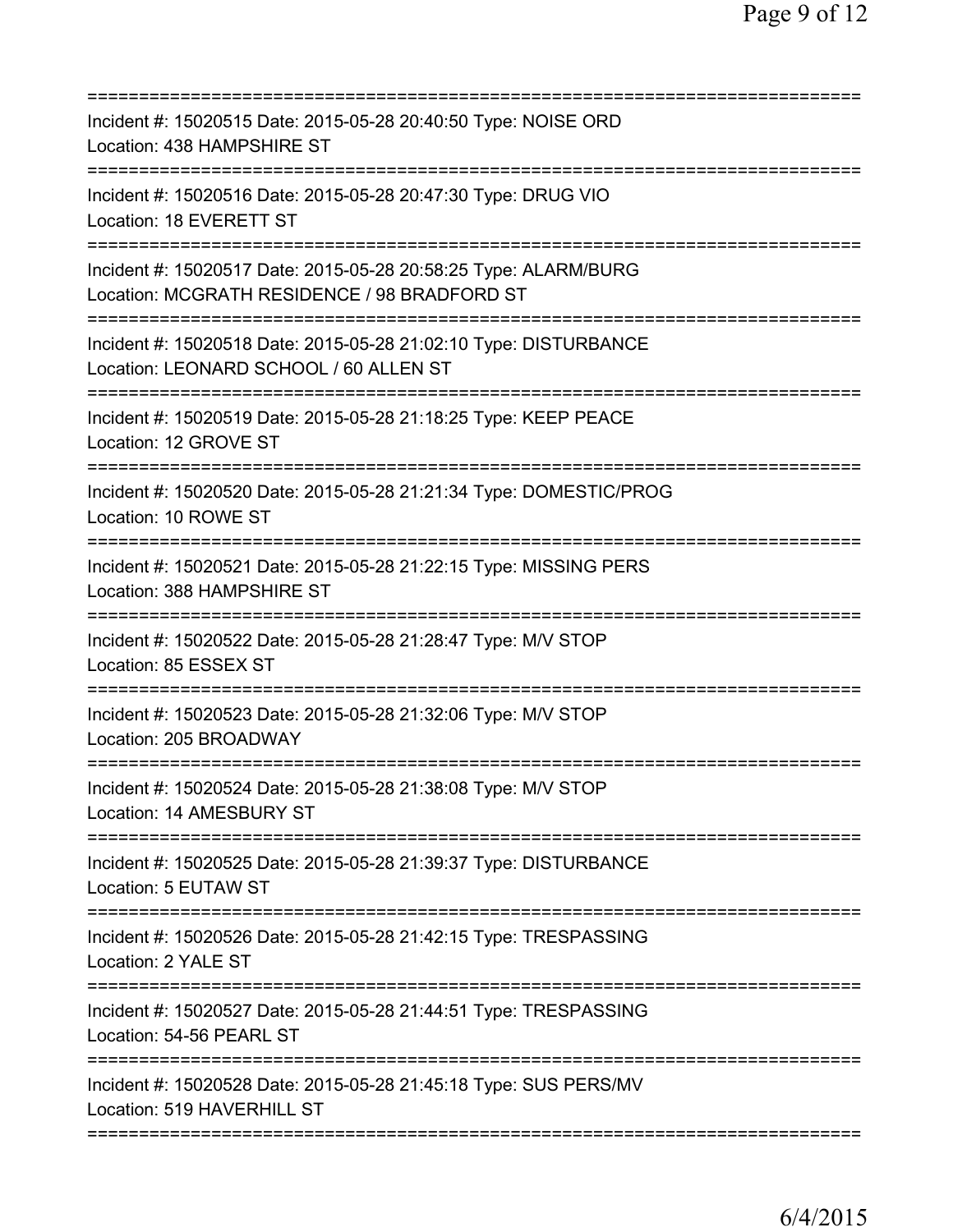| Incident #: 15020529 Date: 2015-05-28 21:48:29 Type: TOW OF M/V<br>Location: 155 BERNARD AV                           |
|-----------------------------------------------------------------------------------------------------------------------|
| Incident #: 15020530 Date: 2015-05-28 21:48:34 Type: M/V STOP<br>Location: AMESBURY ST & COMMON ST                    |
| Incident #: 15020531 Date: 2015-05-28 21:52:26 Type: M/V STOP<br>Location: 499 ESSEX ST                               |
| Incident #: 15020532 Date: 2015-05-28 22:01:30 Type: ALARM/BURG<br>Location: WEATHERBEE / 75 NEWTON ST                |
| Incident #: 15020533 Date: 2015-05-28 22:07:53 Type: SUS PERS/MV<br>Location: CROSBY ST & S BROADWAY                  |
| ==========================<br>Incident #: 15020534 Date: 2015-05-28 22:14:00 Type: M/V STOP<br>Location: 205 BROADWAY |
| Incident #: 15020535 Date: 2015-05-28 22:18:23 Type: M/V STOP<br>Location: BRADFORD ST & BROADWAY                     |
| Incident #: 15020536 Date: 2015-05-28 22:23:28 Type: M/V STOP<br>Location: BROADWAY & CANAL ST                        |
| Incident #: 15020537 Date: 2015-05-28 22:25:30 Type: M/V STOP<br>Location: BROADWAY & CANAL ST                        |
| Incident #: 15020538 Date: 2015-05-28 22:31:33 Type: M/V STOP<br>Location: FRANKLIN ST & HAVERHILL ST                 |
| Incident #: 15020539 Date: 2015-05-28 22:33:24 Type: DK (DRUNK)<br>Location: 2 YALE ST                                |
| Incident #: 15020540 Date: 2015-05-28 22:34:18 Type: ALARM/BURG<br>Location: MALLET RESIDENCE / 1 RIVERVIEW PL        |
| Incident #: 15020541 Date: 2015-05-28 22:34:53 Type: KEEP PEACE<br>Location: 143 UNION ST                             |
| Incident #: 15020542 Date: 2015-05-28 22:42:28 Type: M/V STOP<br>Location: BROADWAY & CROSS ST                        |
| ===========================<br>Incident #: 15020543 Date: 2015-05-28 22:47:20 Type: M/V STOP                          |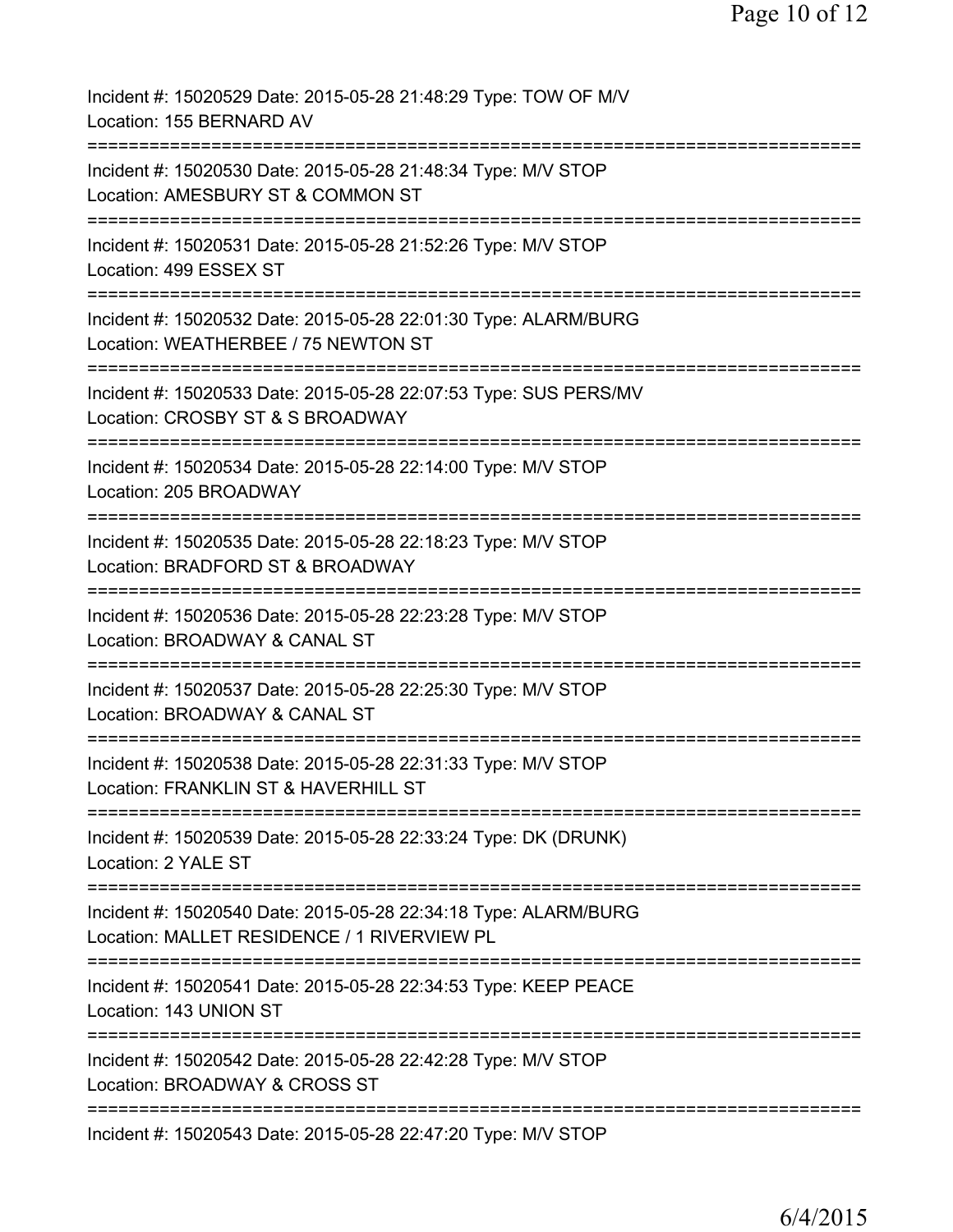| Location: BROADWAY & LAKE ST                                                                                                         |
|--------------------------------------------------------------------------------------------------------------------------------------|
| Incident #: 15020544 Date: 2015-05-28 22:50:41 Type: CK WELL BEING<br>Location: 42 CROSS ST FL 2<br>================================ |
| Incident #: 15020545 Date: 2015-05-28 22:53:59 Type: M/V STOP<br>Location: BROADWAY & CANAL ST<br>---------------------------------- |
| Incident #: 15020546 Date: 2015-05-28 23:04:28 Type: DOMESTIC/PROG<br>Location: 139 MAY ST FL 2<br>-------------------------         |
| Incident #: 15020547 Date: 2015-05-28 23:05:53 Type: ALARM/BURG<br>Location: COLLINS RESIDENCE / 32 PEARL ST                         |
| Incident #: 15020548 Date: 2015-05-28 23:11:24 Type: M/V STOP<br>Location: ALLSTON ST & HIGH ST<br>.--------------------             |
| Incident #: 15020549 Date: 2015-05-28 23:15:52 Type: SUS PERS/MV<br>Location: 105 BROADWAY                                           |
| Incident #: 15020550 Date: 2015-05-28 23:20:52 Type: M/V STOP<br>Location: S BROADWAY & SALEM ST<br>--------------                   |
| ===========================<br>Incident #: 15020551 Date: 2015-05-28 23:26:22 Type: M/V STOP<br>Location: BAILEY ST & PARKER ST      |
| :=======================<br>Incident #: 15020552 Date: 2015-05-28 23:26:53 Type: M/V STOP<br>Location: ESSEX ST & NEWBURY ST         |
| Incident #: 15020553 Date: 2015-05-28 23:29:53 Type: THREATS<br>Location: 58 WEARE ST FL 1ST                                         |
| Incident #: 15020554 Date: 2015-05-28 23:31:56 Type: MV/BLOCKING<br>Location: 28 HOLLY ST                                            |
| Incident #: 15020555 Date: 2015-05-28 23:33:25 Type: M/V STOP<br>Location: AMESBURY ST & LEBANON ST                                  |
| Incident #: 15020556 Date: 2015-05-28 23:36:17 Type: ALARM/BURG<br>Location: WEATHERBEE / 75 NEWTON ST                               |
| Incident #: 15020557 Date: 2015-05-28 23:38:40 Type: M/V STOP<br>Location: RTE 495 SOUTH                                             |